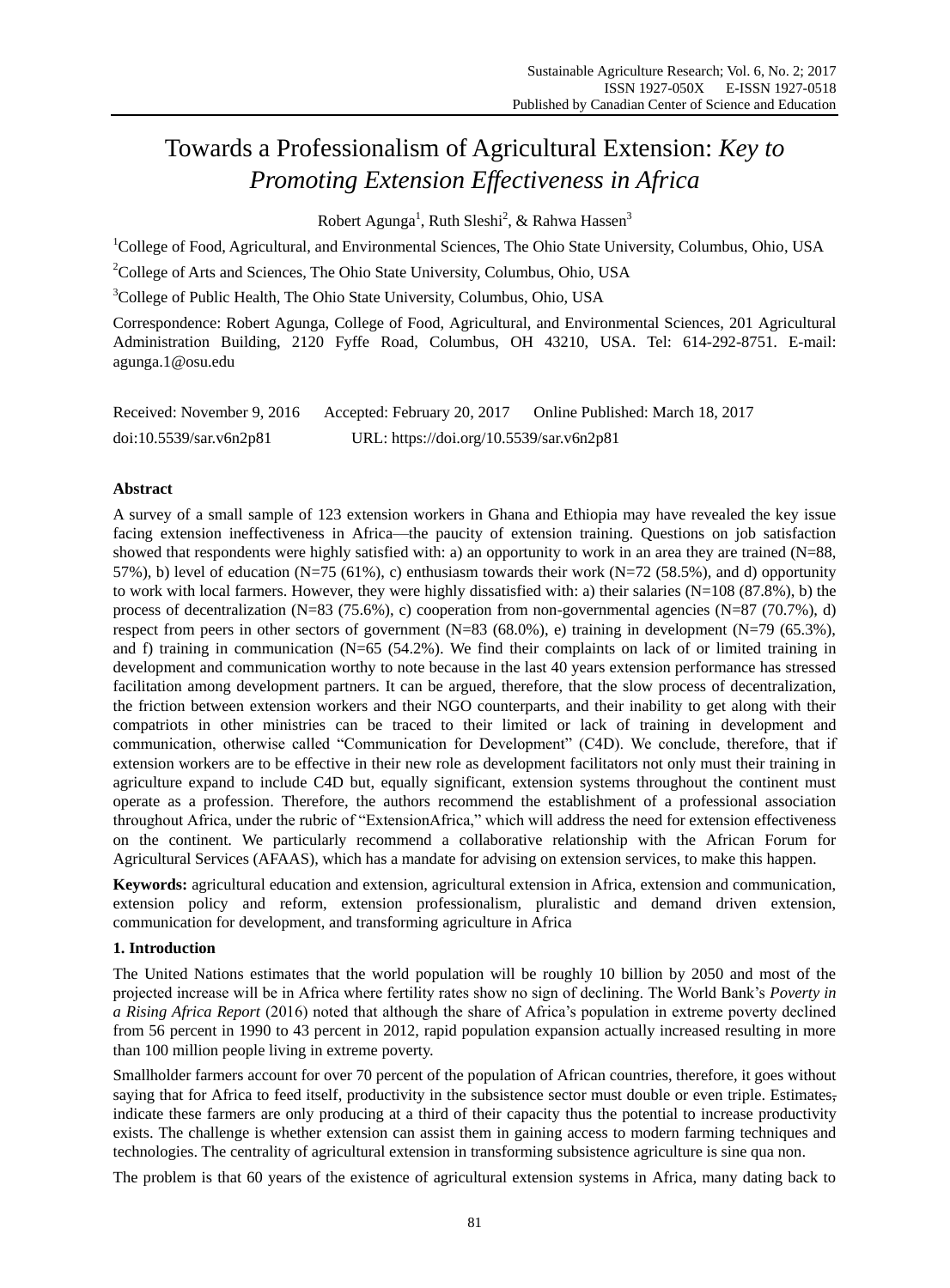colonial times, has not yielded the desired impact. The result is that laudable policy initiatives, such as the Comprehensive African Agriculture Program (CAADP) and the Maputo Declaration that urge African governments to increase spending in the sector to stimulate agricultural growth, reduce poverty, and build food and nutrition security, will not have the desired impact. Criticism of extension in Africa and throughout the developing world is evident everywhere one looks. Davidson and Ahmad (2003) note that public extension systems have failed to meet the needs and problems of farmers. Oyaro adds that Sub-Saharan Africa is characterized by an "extension work sector that is failing to make the grade" (2010, p. 2). Also, 20 years of experimentation have shown that private extension systems have been just as ineffective as public extension institutions in meeting the needs of smallholder farmers (RUTATORA & Mattee, 2001; Ronald, Dulle & Honesta, 2014).

These weaknesses notwithstanding, African governments and donor agencies still recognize extension as a "formidable force" in the fight against "hunger and rural poverty" and continue to invest in extension (Qamar, 2005, p. v). Thus, the question is not whether extension, especially public sector extension, is needed in Africa but rather, how it can be made more effective? This study of extension workers in Ghana and Ethiopia focused on: the teething challenges facing extension in Africa and whether the time is ripe for establishing a professionalism of extension in Africa to enhance its extension effectiveness by addressing competencies needed for the profession.

## **2. Towards a Professionalism of Extension in Africa**

Professionals profess meaning that, no matter the task, they are able to perform better than non-professionals. A profession of extension in Africa means that this organization can assist smallholder farmers increase productivity by identifying and tackling the complexities of problems impacting productivity. It is a well-known fact that problems, such as markets, inputs, and transportation are handled by organizations outside agriculture yet their participation in extension programming is necessary for ensuring farmers' productivity. The challenge is whether the training of extension workers prepares them to examine their role from a system's perspective.<sup>2</sup> Extension workers, it would seem, must be up-to-date with changing donor policies, guidelines, and fads. For example, under the Paris declaration of 2005 major bilateral aid countries, such as the U.S., UK, The Netherlands, and other G8 nations, agreed to lesion the strings on aid. By the same token, under the Accra Agenda for Action (AAA) meeting in Accra, Ghana in 2008, African governments accepted responsibility for ensuring aid effectiveness. Yet, it is doubtful how many extension systems in Africa are familiar with these policies let alone practicing them. In a similar vein, the outgoing US President, Mr. Obama, during his visits to Ghana and Tanzania in 2009 and 2013 respectively, said that the development of Africa rests with Africans themselves. Outsiders, he noted, can help but it is the Africans who can decided on the nature of development they aspire and the nature of assistance they want from outsiders. Yet, it is unsettling to listen to top officials of some African countries complain about the strategies of some donor agencies as if they are helpless in challenging these donors to change their ways.

Our argument is that extension is at the heart of African development. All aid meant for smallholder farmers, in the final analysis, is channeled through extension. Therefore, how extension workers understand and manage the aid relationship at the grassroots is critical to development. Many governments receive multimillion dollar grants or soft loans for agricultural development yet none of this goes into loans or credit for smallholder farmers. yet However, it is a well-known fact that without loans these farmers cannot adopt productivity innovations no matter how much they like to.

It would seem to us, therefore, that an effective extension system in Africa must be pro-active towards change by making demands on governments and donors on behalf of their farmers and not wait to be told what to do.

#### **3. Purpose of the Study**

This study of a convenient sample of 123 extension practitioners—49 in Ghana and 74 in Ethiopia—was conducted to elicit their views on whether there is a need to establish a professional extension organization in Africa. Chapman defined a profession as "a body of trained specialists [which] has as its primary, general, or professional objective of service to society" (1990, p. 14). He conceived the ethics of a profession as:

Those principles of conduct that ensure the faithful performance of this service, and as such establish the reputation of the profession, extend its influence, and multiply its opportunities for service. The reaction from this benefits the profession itself, increases the opportunities for employment and the salary scale, and makes the profession more desirable (p. 14).

Chapman wrote in the 1920s on the need for a profession of forestry. However, his definition applies to the need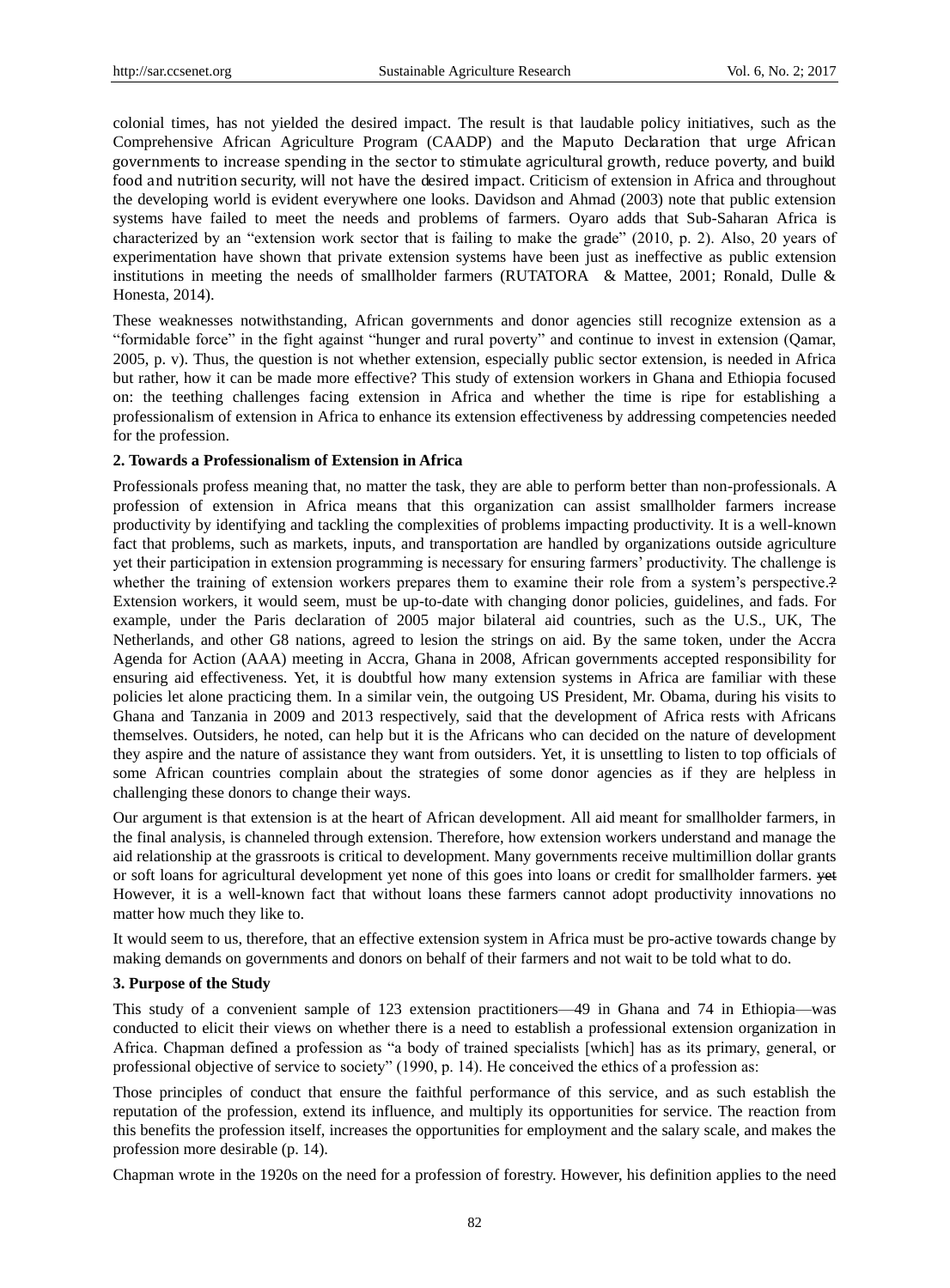for a profession of extension in the  $21<sup>st</sup>$  century on three grounds. First, extension has a commitment to serve society by increasing food supply through helping farmers adopt innovative practices. Therefore, it would seem that the yardstick for measuring extension effectiveness is increased annual yields, especially, in the subsistence sector. Pre-test/post-test measures should generate empirical evidence to show if farmers are producing more (Smith, 2004). Second, what constitutes the body of knowledge for extension must be appraised and incorporated into the curricula for extension workers. Is it a study of agriculture, communication or development or a combination of these? West, Drake and Londo (2009) and Davidson and Ahmad (2003) stress knowledge of communication theory and skills; Röling (1972) and Röling and Jiggins (2007) emphasize knowledge of the social sciences at large; and Rondinelli (1993) highlighted the need for an understanding of the increasing complexity of agricultural and rural development programming. Others stress the need for empiricism, that is, using pre-post measures to determine the effectiveness of extension (Inagaki, 2007). Thus, the questions of interest to the researchers were: First, is a professional extension association in Africa needed to outline the competencies for the profession? Second, what services will provide members with satisfaction, considering salaries are woefully low and will remain so for a long time? And third, can extension workers, especially those at the grassroots, afford membership fees?

## **4. Keys to a Successful Professional Organization**

A professional, as typified by the medical practitioner, nurse or engineer, is someone who can get the job done to his or her maximum potential. Thus, this begs the question: Can agricultural extension in Africa be a profession? Does extension meet the criteria of a profession as outlined by Broderick (2016) and Lindblad (n.d.) below?

- a. *A specialized knowledge base* that is kept up-to-date: Research findings in a given field provide new knowledge and the consummate professional must be in tune with this knowledge in order to deliver the best work possible.
- b. *Competency or the ability to get the job done*: Knowledge and skills go together as a skill is the competency to apply knowledge.
- c. *Honesty and integrity*: These are the cardinal goals of a profession. Extension worker's appointments with farmers must be honored in a timely manner. Likewise, integrity means that extension workers must not use public time for private gains.
- d. *Self-regulation*: This means staying focused under pressure. The extension worker should not get into arguments with farmers or colleagues.
- e. *Showing respect*: Genuine extension professionals show respect for stakeholders and the general public. The extension worker is a leader and leaders show respect to whomever they interact with, namely, their NGO counterparts.
- f. *Image*: Lastly, true extension professionals must dress appropriately to exude an air of confidence and to command respect.

The Ministry of Agriculture, Forestry and Fisheries (2011) in South Africa is injecting professionalism in its extension service under the "five pillars" of its Extension Recovery Program (ERP). The pillars are: a) ensuring visibility and accountability of extension; b) promoting professionalism and improving image; c) recruiting extension personnel, d) reskilling and reorienting extension, and e) providing information communication and technologies (ICTs) and other resources. South Africa's effort is timely and should provide lessons for other African countries (Zwane, 2014).

Norton (2010) identified "10 things that define a true professional," which are: 1) putting customer satisfaction first, 2) making expertise a specialty, 3) doing more or exceeding expectations; 4) talking the talk and walking the walk (delivering on promises made); 5) communicating effectively, 6) following guiding principles, 7) showing respect and acknowledging efforts of peers, 8) sharing knowledge, 9) remembering to say thank you to others for their help, and 10) always wearing a smile even when you are miserable or unhappy inside.

A professionalism of extension in Africa must address these concerns, bearing in mind that the reward for extension will come only with increased smallholder farmer productivity. Many extension workers excel in several of these characteristics, such as respecting peers and wearing a smile. However, putting customers first and delivering on promises are major concerns.

#### **5. Statement of Research Objectives**

The research objectives for the study were as follows:

1. To examine challenges facing a professionalism of extension in Africa by reviewing the demographic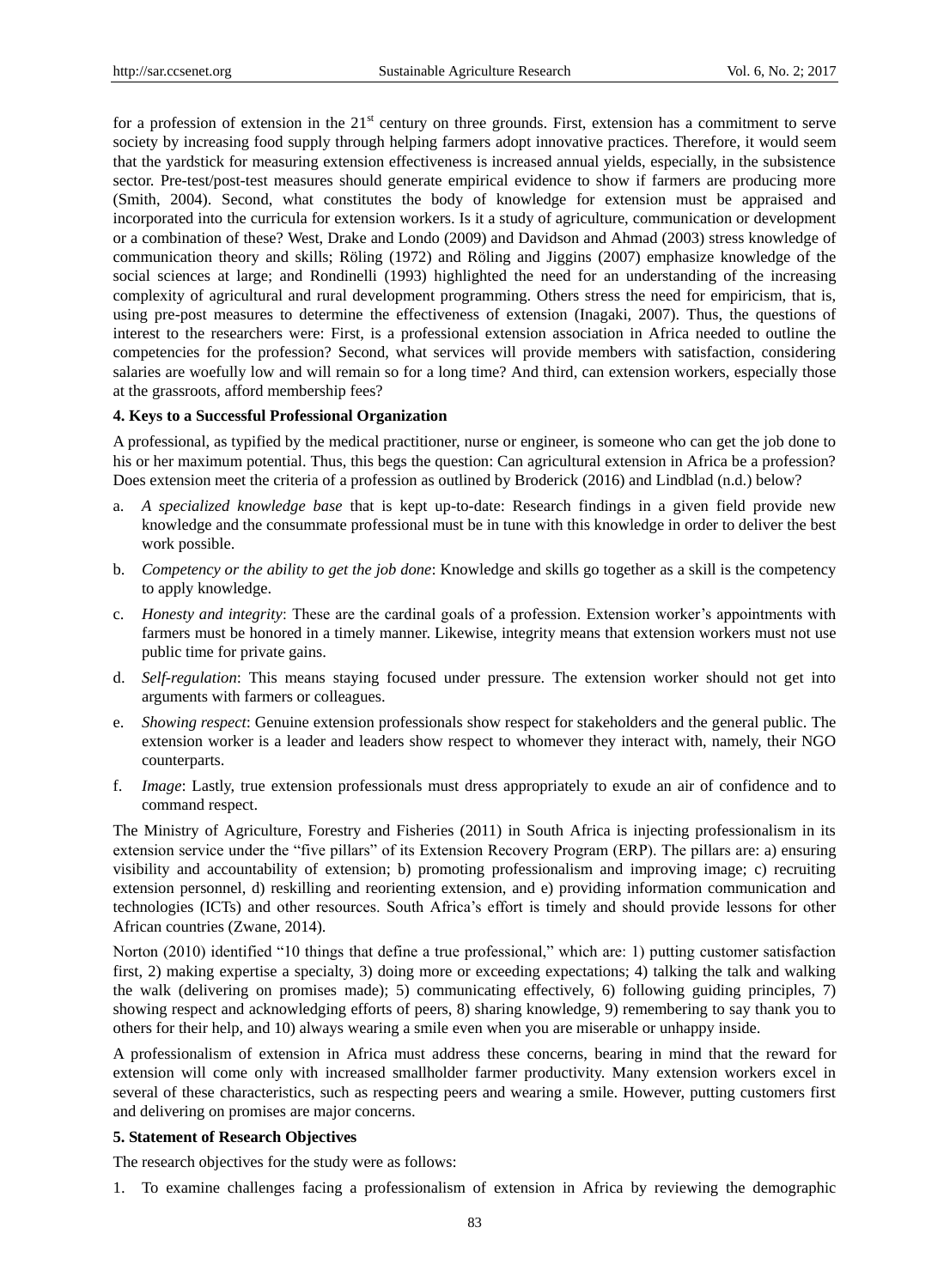characteristics of extension workers;

- 2. To examine factors that will promote job satisfaction for extension professionals;
- 3. To review the training needs of extension professionals; and
- 4. To examine the competencies or skills set required of extension professionals.

# **6. Methodology**

The methodology for this study was survey research using purposive or convenient sampling. Forty-nine (49) extension practitioners were drawn from the Upper East Region of Ghana and 74 from the Gondar Region of Ethiopia. The sample sizes are too small for generalizability to extension workers in either country or to both countries (Schiffman & Kanuk, 1997). Thus, our goal is not generalization but rather to provide a bird's eye-view on the perceptions of extension workers regarding the need for extension professionalism in Africa. Data was collected in July and August 2015 and analyzed using SPSS.

# **7. Results**

## *7.1 Demographic Characteristics*

Demographic data help us to understand the characteristics of individuals in the study, which can point to challenges facing extension. For example, knowing that the majority of extension workers have been in the field for over 20 years may suggest the need for more training, especially in farming innovations and development concepts introduced in the last decade or so. Therefore, demographic data is important. As noted earlier, the study comprised of 123 respondents: 49 (39.8%) from Ghana and 74 (60.2%) from Ethiopia. Forty-three (35.0%) respondents reported living in rural areas, 26 (21.1%) lived in urban areas, and 37 (30.1%) lived in sub-urban areas. However, 69 (56.1%) reported working in rural areas, 6 (4.9%) worked in urban areas, while 26 (21.1%) worked in sub-urban areas. With respect to gender, 46 (37.4%) were female and 72 (58.5%) were male. Years of experience refer to how long one has worked as an extension agent. Twenty-six (21.1%) worked for 2 years or less, 25 (20.3%) worked 3-5 years, 35 (28.5%) had 6-10 years of experience, 6 had 11-15 years of experience, 17 (13.8%) worked 16-20 years, and 14 (11.4%) had 26 or more years of experience. Overall, 30% had 11 years of experience or more while 60% had six years or more of experience. Thus, it can be said that many of the respondents were highly experienced or have been in the field for a relatively long time and, therefore, would need refresher training.

With respect to education, 25 (20.3%) had certificate level training, 56 (45.5%) had diploma level training, 40 (32.5%) had bachelor degree level training, and one had a Master's degree. In general, 66% of respondents had education below the bachelor degree level. About 58 respondents (47%) achieved their highest degree five years ago or less, 45 (36.6%) obtained their highest degree 6-15 years ago and 15 (12.2%) mentioned 16 or more years ago.

# *7.2 Extension Workers' Exposure to Information and Communication Technologies*

Today, inclusion of information and communication technologies (ICTs) in extension is strongly advocated though the impact of these tools on extension success remains unclear (Lwoga & Ngulube, 2008; Mittal, Gandhi, & Tripath, 2010). Gholami, Higon, Hanafizadeh and Emrouznejad (2010) reviewed the role of ICTs in poverty reduction and sustainable development programs and concluded that there is hardly any relationship between ICTs use and productivity growth in developing countries. However, they also concluded that ICTs have an impact on human development index scores for less developed countries without clarifying what this means. In any case, extension agents in developing countries crave for ICTs thus our goal was to examine whether they have these tools in the first place. We asked extension workers whether they a) owned, b) had access or c) did not own (or had no access to) ICTs? Table 1 shows our findings. The significant findings were that roughly 80% of respondents either owned or had access to television; more than 80% either owned or had access to a cell phone and more than half of them did not have access to computers either at home or in the office. Surprisingly, a significant number of respondents had Facebook pages, Skype Addresses and Web Sites. Equally surprising is that the use of these ICTs was not being applied in extension work, perhaps because the technologies were not supplied through the Ministries.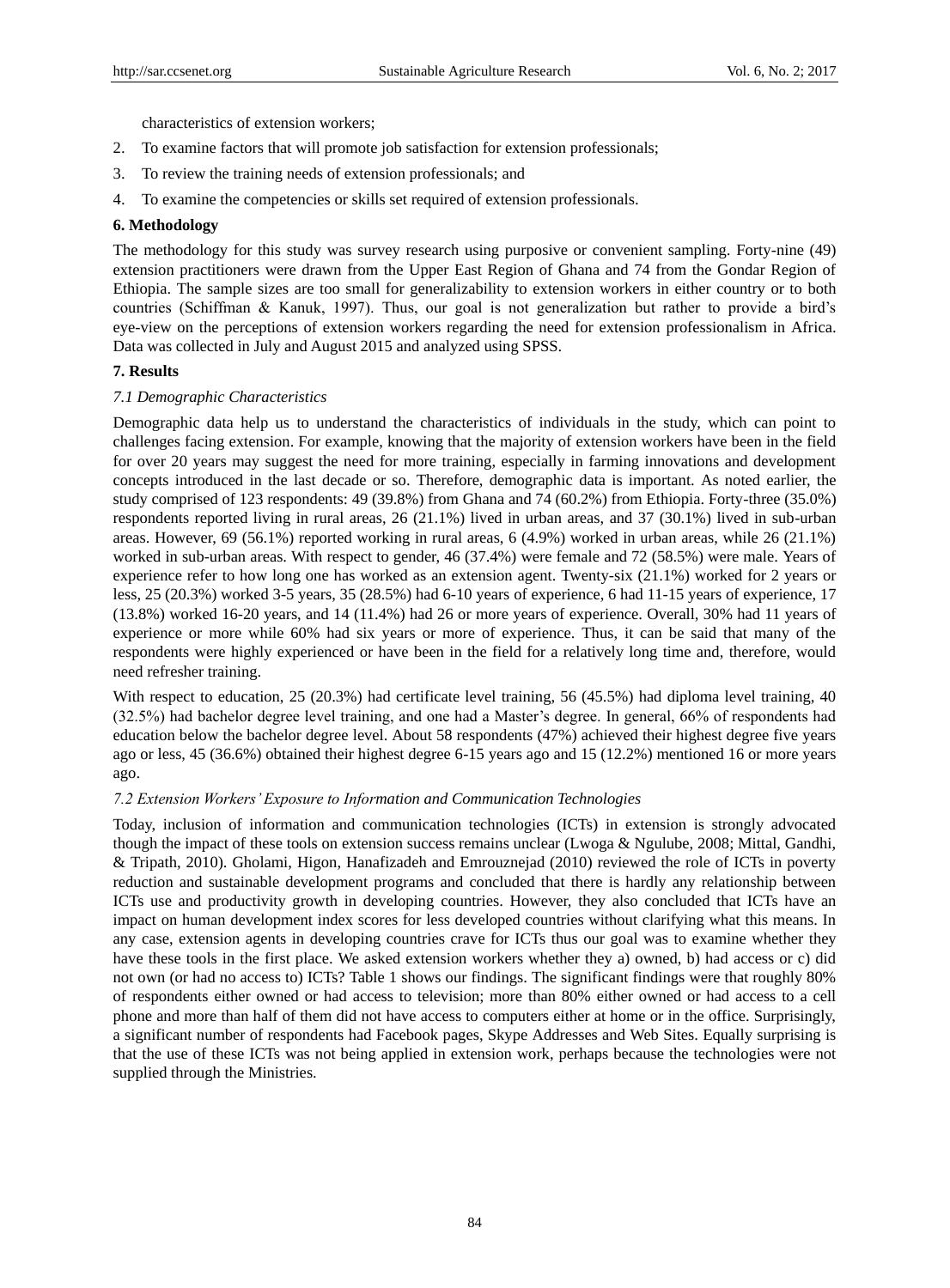| Type of medium                    | Own          | Have Access  | Do not own or have access |
|-----------------------------------|--------------|--------------|---------------------------|
| Television at home.               | 75 (61.0%)   | 20 (16.3%)   | 14 (11.4%)                |
| Telephone in the office.          | $8(6.5\%)$   | $11(8.9\%)$  | 84 (68.3%)                |
| Cell phone                        | 93 (75.6%)   | $11(8.9\%)$  | $3(2.4\%)$                |
| Computer in the office.           | 7(5.7%)      | 33 (26.8%)   | 65 (52.8%)                |
| Computer/Laptop at home.          | $26(21.1\%)$ | 13 (10.6%)   | 65 (52.8%)                |
| Access to Internet in the Office. | $7(5.7\%)$   | $12(9.8\%)$  | 83 (67.5%)                |
| Access to Internet in Café        | 22 (17.9%)   | 35 (28.5%)   | 47 (38.2%)                |
| Radio set.                        | 81 (65.9%)   | $16(13.0\%)$ | $11(8.9\%)$               |
| Facebook page.                    | 46 (37.4%)   | 28 (22.8%)   | 31 (25.2%)                |
| Skype address.                    | 15 (12.2%)   | 17 (13.8%)   | 67 (54.5%)                |
| Web site.                         | 19 (15.4%)   | 20 (16.3%)   | 67(54.5%)                 |

#### *7.3 Job Satisfaction*

It is a well-known fact that the salaries of extension workers in developing counties are extremely low. For example, it is stated that extension workers in NGOs in Malawi were being paid \$700 per month while their counterparts in the Ministry of Agriculture and Food Security received only \$100 per month (*Future Agricultures, 2010*). Therefore, salary may not be an incentive or may not serve as an indicator of job satisfaction. Belay and Abebaw (2004) noted that a major problem of extension in developing countries is the absence of clearly defined systems of reward and penalty. In other words, reward and incentive systems, which will attract, retain, and motivate extension personnel are either poor or totally lacking. Vijayaragavan and Singh (1997) added that in many countries reward systems are based primarily on seniority, not merit. So, many people come to the workplace with varying expectations. For example, some people may be content with job security, that is, knowing that their jobs are not going anywhere even though the pay may be low. Also, there is an ongoing debate between job satisfaction and job performance, that is, do satisfied workers produce more? Our answer would be "yes" even though it is not empirically founded. This study asked extension workers what factors gives them job satisfaction (as shown in Table 2). Many respondents noted that the opportunity to work in an area they were trained in gives them satisfaction. Others also derived satisfaction from their enthusiasm for the job. Still others derived satisfaction from the opportunity they have to work with farmers.

Table 2. Job Satisfaction of Extension Workers

|                                                                                  |     | Dissatisfied | Satisfied |       |  |
|----------------------------------------------------------------------------------|-----|--------------|-----------|-------|--|
| <b>Job Satisfaction</b>                                                          | N   | SD.          | N         | SD    |  |
| 1. Opportunity to work in an area I am trained in.                               | 31  | 26.1%        | 88        | 57.2% |  |
| 2. Enthusiasm towards my work.                                                   | 48  | 40.0%        | 72        | 60.0% |  |
| 3. Opportunity to work with the local farmers.                                   | 51  | 41.5%        | 72        | 58.5% |  |
| 4. Salary and other incentives related to my work.                               | 108 | 87.8%        | 15        | 12.2% |  |
| 5. The speed of decentralizing extension services to the districts.              | 93  | 75.6%        | 30        | 24.4% |  |
| 6. Respect I get from my peers in other sectors of government.                   | 83  | 68.0%        | 39        | 32.0% |  |
| 7. My training in communication.                                                 | 65  | 54.2%        | 55        | 45.8% |  |
| 8. My training in development theory/policy and practice.                        | 79  | 65.3%        | 42        | 34.7% |  |
| 9. Cooperation I get from non-governmental organizations.                        | 87  | 70.7%        | 36        | 29.3% |  |
| 10. Cooperation I get from various organizations in the Ministry of Agriculture. | 70  | 56.9%        | 53        | 43.1% |  |
| 11. My level of education.                                                       | 30  | 25.0%        | 75        | 61.0% |  |
| 12. Resources I have to work with.                                               | 78  | 63.4%        | 30        | 24.4% |  |
| 13. Opportunities I have for higher education.                                   | 50  | 40.7%        | 53        | 43.0% |  |
| 14. Opportunities for short-term, in-service training.                           | 48  | 40.0%        | 61        | 49.6% |  |
| 15. Membership in a professional extension organization.                         | 45  | 36.5%        | 61        | 49.6% |  |
| 16. Opportunity to be recognized across Africa.                                  | 70  | 57.0%        | 37        | 30.1% |  |

*Note.* Means were calculated from a scale of  $1 =$  Very Highly Dissatisfied (VHD);  $2 =$  Highly Dissatisfied (HD);

 $3 =$  Dissatisfied (D);  $4 =$  Satisfied (S);  $5 =$  Highly Satisfied (HS);  $6 =$  Very Highly Satisfied (VHS).

However, there are many things that give extension workers dissatisfaction. Top on the list are salaries and other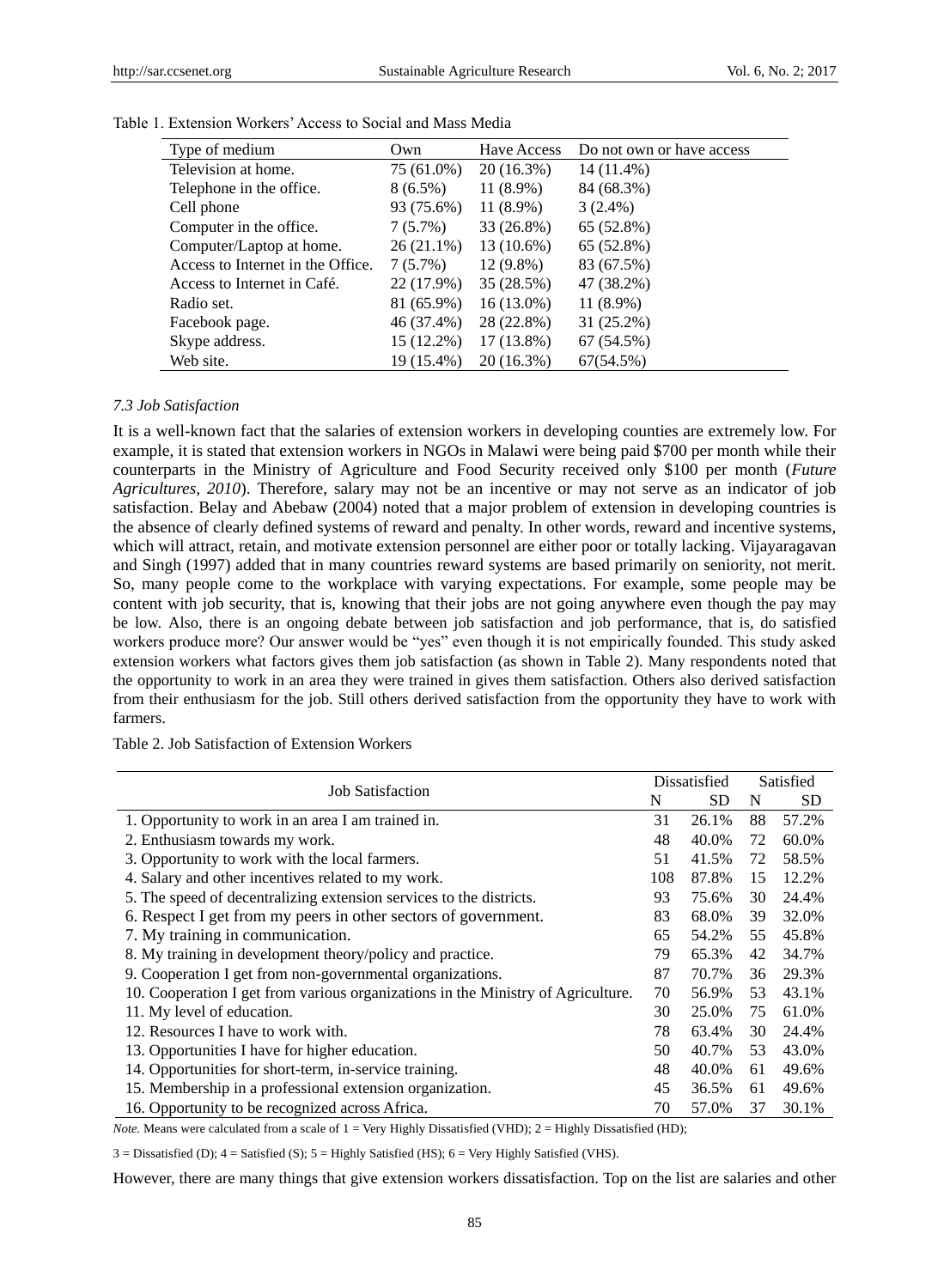incentives related to the job. One hundred and eight respondents (87.8%), or the overwhelming majority, were dissatisfied with their salaries. A large majority, 93 respondents (75.6%), were also dissatisfied with the speed of decentralization of extension services while 79 (65.3%) were dissatisfied with their training in development theory/policy and practice.

## *7.4 Extension/Farmer Contact*

Extension/Farmer contact is the degree to which the extension worker is communicating with the farmer. It can occur face-to-face, via radio, print or through social media. The degree of extension/farmer contact is affected by the farmers-to-agent ratio. On a face-to-face basis, more farmers mean less extension contact. However, using community radio or other forms of mass media can ensure the extension agent reaches more farmers. Extension workers were asked how many farmers they were responsible for. The numbers varied. Seventy-three (59.3%) respondents said their farmers numbered 2,000 or less. Fifteen (12.2%) mentioned 3-5, 000, 14 (11.4%) said 6-10,000, three (2.4%) mentioned 11-15,000, and 7 (5.7%) said over 15,000 farmers. When asked how many of their farmers they visited last year one person said hardly any and another said less than 1%. However, 81 respondents (65.9%) said more than 50% and 17 (13.9%) said about 5-10%. Nineteen respondents (15.4%) said they visited all of their farmers. However, when we asked how many of their farmers visited them the responses seemed exaggerated. Forty-one (41) respondents (33.3%) said more than 50% of their farmers visited them. Another 52 respondents (42.2%) said 5-10% of their farmers visited them, and 16 respondents (13.0%) said all their farmers visited them. When asked their primary means of contact with farmers 110 respondents (89.4%) said face-to-face. One person mentioned email and five, said radio. Seven extension workers mentioned "other" but did not specify.

## *7.5 Communication Skills and Training Needs*

Communication skills refer to the many ways a person can express himself or herself in order to be understood. The spoken word is one form of communication skills. The written word, video production, and radio are other types of communication skills the extension worker can use. Respondents were asked to indicate their training needs related to various communication skills; Table 3 presents our findings. To the left, respondents identified skills vital or important to their work. Key among them were public speaking, listening, writing, promoting collaboration and linkage, conducting baseline studies, media relations, using PowerPoint, and computer literacy. To the right, respondents indicated their abilities to perform these functions. Many respondents felt that they were deficient to severely deficient in performing functions such as promoting linkage, media relations, use of PowerPoint, and computer literacy. However, many respondents felt that they were proficient to highly proficient in public speaking, writing, and listening. However, they also said that they were proficient to highly proficient in promoting communication for development, people involvement, community-driven development, integrated rural development, and assessing extension impact. It would seem, however, that many of these claims may be inflated due to the lack of comprehension of specific terms or the refusal to admit a lack in skills. For example, communication for development is concept many communication scholars have a problem grasping; it is surprising, therefore, that extension workers say they know what it is.

Similarly, it is surprising that extension workers claim they are promoting participation, community-driven development, and integrated rural development when the literature is filled with claims that these are not being done (Rondinelli, 1993; Amoako-Tuffour & Armah, 2008). These contradictions demonstrate one of the weaknesses of survey research: sometimes people refuse to acknowledge what they don't know. It may also be an error on the researchers' part for not finding alternative ways of asking the question.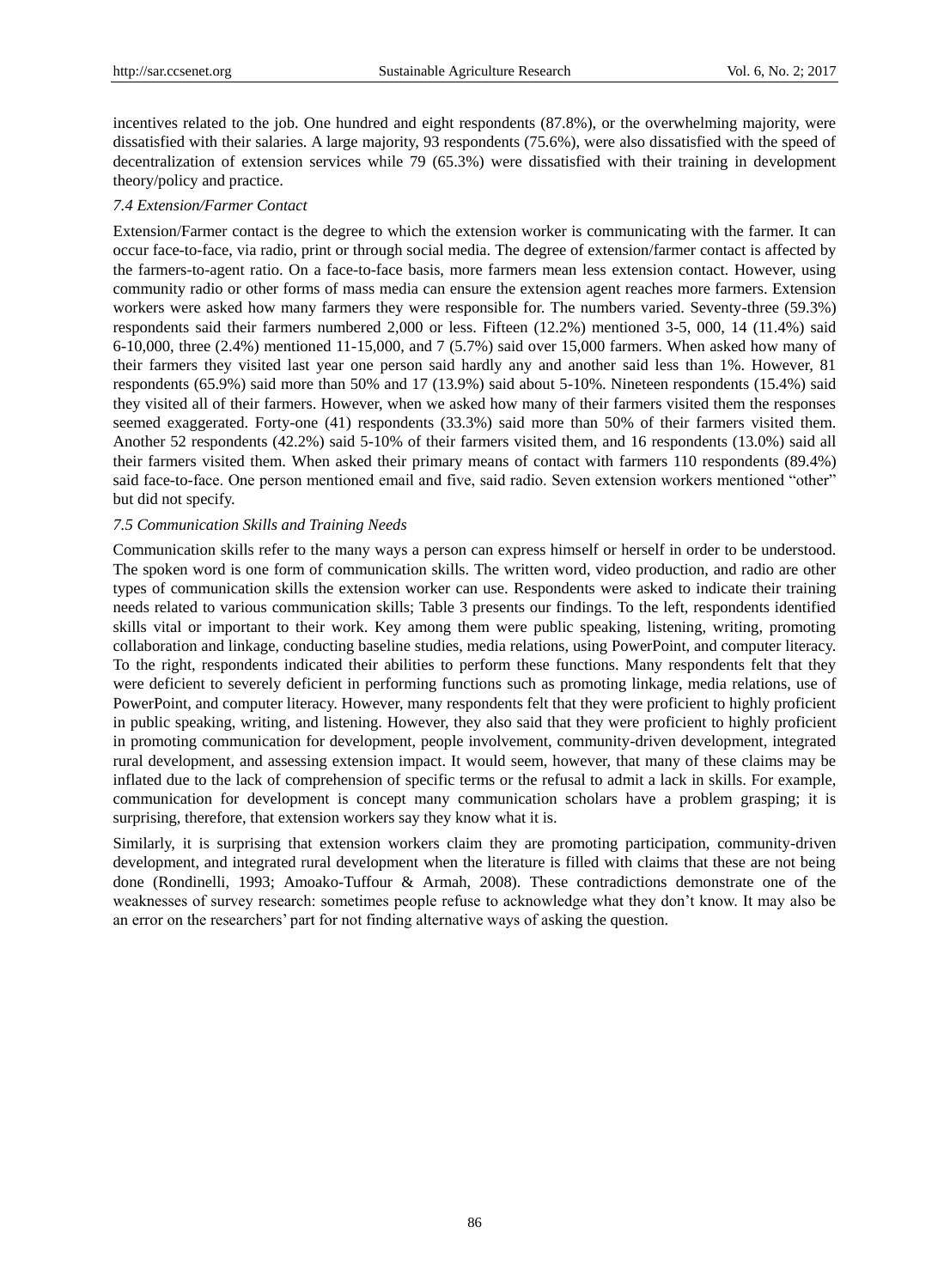| <b>Not</b>     |           |                | Somewhat  |    | Critically | Severely |           | <b>Skill</b>            | Highly         |       |          | Deficient |    | Proficient | Highly |            |
|----------------|-----------|----------------|-----------|----|------------|----------|-----------|-------------------------|----------------|-------|----------|-----------|----|------------|--------|------------|
|                | Important |                | Important |    | Important  |          | Important |                         | Deficient      |       |          |           |    |            |        | Proficient |
| $\overline{c}$ | 1.6%      | 6              | 4.9%      | 64 | 52.0%      | 47       | 38.2%     | Public speaking         | 4              | 3.3%  | 13       | 10.6%     | 79 | 64.2%      | 21     | 17.1%      |
| 4              | 3.3%      | 9              | 7.3%      | 61 | 49.6%      | 46       | 37.4%     | Writing                 | 5              | 4.1%  | 7        | 5.7%      | 70 | 56.9%      | 36     | 29.3%      |
| 4              | 3.3%      | $\overline{4}$ | 3.3%      | 53 | 43.1%      | 56       | 45.5%     | Listening               | 2              | 1.6%  | $\Omega$ | 0%        | 66 | 53.7%      | 48     | 39.0%      |
|                | 0.8%      | 10             | 8.1%      | 52 | 42.3%      | 55       | 44.7%     | Communication           | 6              | 4.9%  | 12       | 9.8%      | 73 | 59.3%      | 25     | 20.3%      |
|                |           |                |           |    |            |          |           | planning                |                |       |          |           |    |            |        |            |
|                | 0.8%      | 11             | 8.9%      | 65 | 32.8%      | 40       | 32.5%     | <b>Baseline</b> studies | 5              | 4.1%  | 32       | 26.0%     | 63 | 51.2%      | 14     | 11.4%      |
| $\overline{c}$ | 1.6%      | 8              | 6.5%      | 55 | 44.7%      | 49       | 39.8%     | Promoting               | 7              | 5.7%  | 29       | 23.6%     | 60 | 48.8%      | 22     | 17.9%      |
|                |           |                |           |    |            |          |           | collaboration           |                |       |          |           |    |            |        |            |
| $\overline{c}$ | 1.6%      | 9              | 7.3%      | 50 | 40.7%      | 53       | 43.1%     | Linkage                 | 15             | 12.2% | 27       | 22.0%     | 54 | 43.9%      | 21     | 17.9%      |
| 3              | 2.4%      | 29             | 23.6%     | 51 | 41.5%      | 31       | 25.2%     | Media relations         | 20             | 16.3% | 40       | 32.5%     | 35 | 28.5%      | 20     | 16.3%      |
| 3              | 2.4%      | 14             | 11.4%     | 53 | 43.1%      | 43       | 35.0%     | Lobbying/Advocacy       | 7              | 5.7%  | 39       | 31.7%     | 48 | 39.0%      | 22     | 17.9%      |
| 6              | 4.9%      | 25             | 20.3%     | 48 | 39.0%      | 39       | 31.7%     | PowerPoint use          | 23             | 18.7% | 38       | 30.9%     | 39 | 31.7%      | 19     | 15.4%      |
| 1              | 0.8%      | 5              | 4.1%      | 58 | 47.2%      | 53       | 43.1%     | Communication<br>for    | 1              | 0.8%  | 21       | 17.1%     | 75 | 61.0%      | 20     | 16.3%      |
|                |           |                |           |    |            |          |           | development             |                |       |          |           |    |            |        |            |
| 10             | 8.1%      | 17             | 13.8%     | 50 | 40.7%      | 41       | 33.3%     | Computer literacy       | 25             | 20.3% | 36       | 29.3%     | 42 | 34.1%      | 13     | 10.6%      |
| 2              | 1.6%      | 7              | 5.7%      | 64 | 52.0%      | 42       | 34.1%     | Assessing<br>extension  | 11             | 8.9%  | 12       | 9.8%      | 67 | 54.5%      | 27     | 22.0%      |
|                |           |                |           |    |            |          |           | impact                  |                |       |          |           |    |            |        |            |
| 7              | 5.7%      | 16             | 13.0%     | 58 | 47.2%      | 31       | 25.2%     | Grant                   | 11             | 8.9%  | 38       | 30.9%     | 50 | 40.7%      | 16     | 13.0%      |
|                |           |                |           |    |            |          |           | writing/Fundraising     |                |       |          |           |    |            |        |            |
| 2              | 1.6%      | 11             | 8.9%      | 46 | 37.4%      | 57       | 46.3%     | People involvement      | $\overline{c}$ | 1.6%  | 14       | 11.4%     | 59 | 48.0%      | 41     | 33.3%      |
| $\overline{c}$ | 1.6%      | 5              | 4.1%      | 51 | 41.5%      | 53       | 43.1%     | Community-driven        | 3              | 2.4%  | 28       | 22.8%     | 63 | 51.2%      | 20     | 16.3%      |
|                |           |                |           |    |            |          |           | development             |                |       |          |           |    |            |        |            |
| $\mathbf{0}$   | 0%        | 6              | 4.9%      | 49 | 39.8%      | 59       | 48.0%     | Integrated<br>rural     | 11             | 8.9%  | 21       | 17.1%     | 60 | 48.8%      | 23     | 18.7%      |
|                |           |                |           |    |            |          |           | development             |                |       |          |           |    |            |        |            |
| $\overline{c}$ | 1.6%      | 1              | 0.8%      | 32 | 26.0%      | 59       | 48.0%     | Teaching agriculture    | 3              | 2.4%  | 5        | 4.1%      | 45 | 36.6%      | 52     | 42.3%      |

|  | Table 3. Gap between Communication Skills Needed by Extension Workers and Performance Levels |  |  |  |  |  |
|--|----------------------------------------------------------------------------------------------|--|--|--|--|--|
|  |                                                                                              |  |  |  |  |  |

#### *7.6 Need for a Professionalism of Extension in Africa*

Why the professionalism of extension in Africa? Qamar (2005) answers the question by stating that there is a global pressure on extension to perform better. Qamar writes, "there is a fresh and firm resolve worldwide to fight the menaces of hunger and rural poverty" and "extension workers, no matter whether they belong to government departments, NGOs, primate institutions or farmers' associations, can constitute a formidable force in this fight" (2005, p. v). We asked extension workers on their interest in belonging to an agricultural extension profession, as shown in Table 4. There was overwhelming agreement that extension constitutes the engine of agricultural and national development as indicated by 106 respondents (85.6%) respondents. Therefore, an organized extension system may be able to contribute significantly to the development of African nations.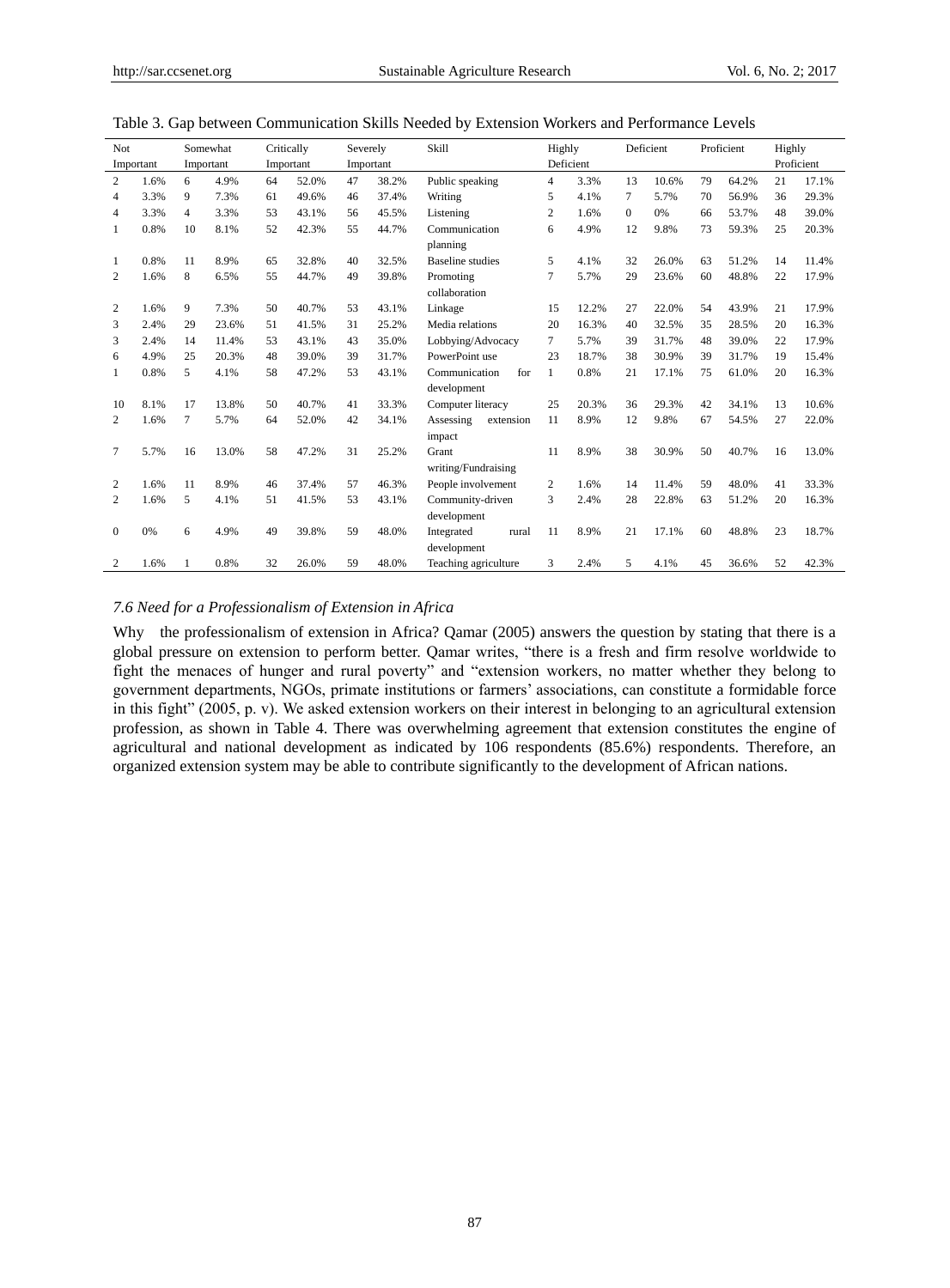## Table 4. Extension workers' interest in a professionalism of extension in Africa

| Item                                                                        | <b>Strongly Agree</b> | Agree        | Strongly     | Disagree     |
|-----------------------------------------------------------------------------|-----------------------|--------------|--------------|--------------|
|                                                                             |                       |              | Disagree     |              |
| 1. Extension professionals are the engines of agricultural and national     | 72 (58.5%)            | 34(27.6%)    | $2(1.6\%)$   | $1(.8\%)$    |
| development.                                                                |                       |              |              |              |
| 2. It is possible to share best practices across the continent.             | $62(50.4\%)$          | 47(38.2%)    | $8(6.5\%)$   | $4(3.2\%)$   |
| 3. The Internet makes the formation of such an organization possible.       | 51 (41.4%)            | 50 (40.7%)   | 15 (12.2%)   | $4(3.2\%)$   |
| 4. Being recognized by my peers for good work gives me satisfaction.        | 48 (39.0%)            | 58(47.2%)    | $3(2.4\%)$   | $0(0.0\%)$   |
| 5. Organization will give extension workers the recognition they deserve.   | 45 (36.5%)            | $62(50.4\%)$ | $8(6.5\%)$   | $3(2.4\%)$   |
| 6. I will be interested in joining a professional extension organization.   | 44 (35.8%)            | $27(2.0\%)$  | $4(3.3\%)$   | $0(0.0\%)$   |
| 7. I will be willing to serve in a leadership role if asked.                | 43 (37.0%)            | 51(41.5%)    | 14 (11.4%)   | $0(0.0\%)$   |
| 8. I can get access to <i>ExtensionAfrica</i> website.                      | 39 (31.7%)            | 51(41.5%)    | $10(8.1\%)$  | 20(16.3%)    |
| 9. Receiving a certificate of membership is a good incentive for me to      | 38 (30.9%)            | 49(39.8%)    | $9(7.3\%)$   | 25(20.3%)    |
| become a member.                                                            |                       |              |              |              |
| 10. Being a member of <i>ExtensionAfrica</i> will give me pride as an       | 38 (30.9%)            | 51(41.5%)    | 15 (12.2%)   | $17(13.8\%)$ |
| extension professional.                                                     |                       |              |              |              |
| 11. I will sign up if membership becomes available.                         | 37 (30.0%)            | 59(48.0%)    | $10(8.1\%)$  | $2(1.6\%)$   |
| 12. Extension professionals must take charge of our own destiny.            | 35 (28.5%)            | $53(43.1\%)$ | 13 (10.6%)   | $4(3.2\%)$   |
| 13. Membership will allow extension professionals across the continent      | 33 (26.8%)            | 61(49.6%)    | 7(5.7%)      | $8(6.6\%)$   |
| to speak with a common voice.                                               |                       |              |              |              |
| 14. I have access to the Internet and can be connected.                     | $31(25.1\%)$          | 43(35.0%)    | $21(17.1\%)$ | $14(11.4\%)$ |
| 15. Receiving two copies of <i>ExtensionAfrica</i> magazine every year is a | 24 (19.5%)            | 66(53.7%)    | 23 (18.7%)   | 7(5.7%)      |
| good incentive for me to become a member.                                   |                       |              |              |              |
| 16. Receiving 200 business cards every two years is a good incentive for    | 21 (9.8%)             | 61(49.6%)    | 23 (18.7%)   | $16(13.0\%)$ |
| me to become a member.                                                      |                       |              |              |              |
| 17. As a grassroots extension practitioner I can pay %50 every two years    | $12(9.8\%)$           | 29(23.6%)    | 46 (37.4%)   | 21(17.1%)    |
| (in local currency) as membership.                                          |                       |              |              |              |
| 18. Higher level extension professionals should pay progressively higher    | 24 (19.5%)            | 45(36.6%)    | 24 (19.5%)   | $15(12.2\%)$ |
| membership fees.                                                            |                       |              |              |              |
| 19. I have access to a computer.                                            | 22 (17.9%)            | 28(22.8%)    | 35 (28.5%)   | $20(16.2\%)$ |
| 20. Money is the only recognition I need.                                   | 15 (12.2%)            | 29(23.6%)    | 34 (27.6%)   | $31(25.2\%)$ |

Respondents felt there are many benefits to organizing. First, it will give extension practitioners the recognition they deserve. Second, members will be able to share experiences via various platforms such as the Internet. Our study found that at the moment, many extension workers do not own or have access to computers. However, as the prices of computers drop ownership will increase and so will internet access. Additionally, extension workers are willing to play leadership roles if assigned. Above all, even grassroots extension workers felt they would be able to afford the membership fees. Nearly 40% of respondents indicated an ability to pay a member ship of \$50 for two years. Surprisingly, 65 respondents (or 52.8%) disagreed or strongly disagreed that money is the only recognition they need.

# *7.7 Why a Professionalism of Extension?*

Agricultural extension in developing countries face many challenges, which requires that extension workers view their work from a holistic perspective. This implies that they will have to deal with a plethora of issues, such as pest and diseases, markets, the HIV/AIDS epidemic, credit and other inputs. These aforementioned challenges suggest the high expectation placed upon extension workers; however, investments in extension systems have not paid off. In this study we asked extension workers if they agreed with the statements in Table 5.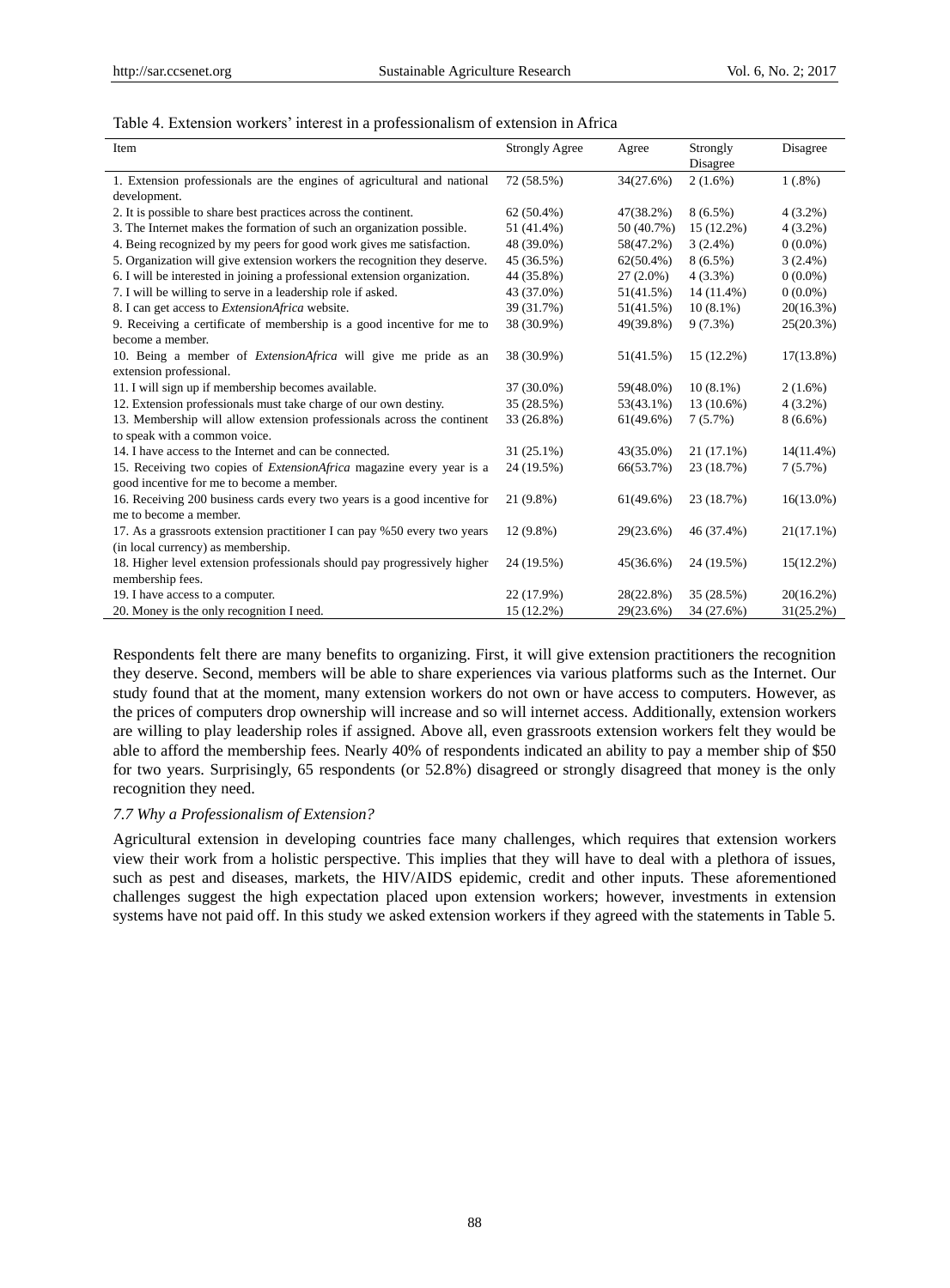| <b>Statement</b>                                                                               | Agree        | Disagree     | Not Sure     |
|------------------------------------------------------------------------------------------------|--------------|--------------|--------------|
| 1. A professional organization will improve our performance.                                   | 88(71.5%)    | $16(13.0\%)$ | $5(4.1\%)$   |
| 2. Financial support for extension has declined.                                               | 82(66.7%)    | 22(17.9%)    | $5(4.1\%)$   |
| 3. Extension practitioners do not get the attention they deserve.                              | 75 (61.0%)   | $27(22.0\%)$ | $6(4.9\%)$   |
| 4. A professional organization will protect our interest.                                      | 69 (56.1%)   | 29 (23.6%)   | $11(8.9\%)$  |
| 5. Privatizing extension is a sign of distrust of public sector extension.                     | 66(53.7%)    | 24(19.5%)    | $17(13.8\%)$ |
| 6. Extension workers receive little respect as professionals.                                  | 64(52.0%)    | 38(30.9%)    | $6(4.9\%)$   |
| 7. African governments have little faith in extension.                                         | 58(47.2%)    | $31(25.2\%)$ | $20(16.3\%)$ |
| 8. International donors have little faith in extension.                                        | 35(28.5%)    | 44(35.8%)    | 29(23.6%)    |
| 9. Asking public extension systems to achieve cost-recovery is an<br>attempt to weed them out. | $61(49.6\%)$ | 33(26.8%)    | $15(12.2\%)$ |
| 10. Extension's relevance is being questioned.                                                 | 46(37.4%)    | 51(41.5%)    | 12 (9.8%)    |
| 11. Extension's competence is being questioned.                                                | 45(36.6%)    | $53(43.1\%)$ | $11(8.9\%)$  |
| 12. Frequent extension reorganization is a sign of distrust.                                   | 37(30.1%)    | 48(39.0%)    | $16(13.0\%)$ |

#### Table 5. Extension workers' views on why a professionalism of extension is needed

More than 60 percent of respondents agreed that financial support for extension has declined. Eighty-eight respondents (or 71.5%) of those surveyed said that a professional extension organization would improve extension performance. Still many more respondents agreed that a professional organization would protect the interests of extension workers. Interestingly, a large number of respondents did not feel that extension's relevance, competence or reputation is being questioned.

#### *7.8 Perceptions of NGO Extension Workers*

The number of extension workers deserting the public extension sector for greener pastures in NGO organizations have been on the rise leading to questions such as whether NGO extension exists at the expense of public extension workers. The vast majority of respondents, 76 (61.8%), felt that NGO extension duplicates the activities of public sector extension. Also, 73 respondents or about 60% felt that international donor agencies prefer to finance private over public extension systems. However, there is a strong disagreement that extension workers in NGOs perform better than their public sector counterparts. Surprisingly, extension workers believed that there was no way of assessing the effectiveness of NGO extension which begs the question: how should the effectiveness of NGOs be measured?

Table 6. Public extension workers' perception of their counterparts in NGOs

| Item                                                                                             | Agree      | Disagree     | Not Sure     |
|--------------------------------------------------------------------------------------------------|------------|--------------|--------------|
| 1. Nongovernmental organizations (NGOs) duplicate the work of<br>agricultural extension workers. | 76(61.8%)  | $20(16.3\%)$ | $10(8.1\%)$  |
| 2. International donors prefer working through NGOs.                                             | 73(59.3%)  | 24 (19.5%)   | $11(8.9\%)$  |
| 3. NGOs like to cooperate with public extension workers.                                         | 71(57.7%)  | $30(24.4\%)$ | $6(4.9\%)$   |
| 4. There is a need for NGOs and public sector extension to work<br>together.                     | 64(52.0%)  | 34 (27.6%)   | 7(5.7%)      |
| 5. NGOs take away funding that should be going to public extension.                              | 59(48.0%)  | 32 (26.0%)   | $17(13.8\%)$ |
| 6. NGO competition brings out the best in public sector extension.                               | 57(46.3%)  | 38 (30.9%)   | $12(9.8\%)$  |
| 7. NGOs perform better than public section extension.                                            | 34(27.6%)  | 57 (46.3%)   | $17(13.8\%)$ |
| 8. There is no way of assessing the impact of NGOs in development.                               | 23 (18.7%) | 57(46.3%)    | $21(17.1\%)$ |

#### **8. Discussion**

As we noted in the introduction, the United Nations predicts that the world population will reach almost 10 billion by 2050 and the bulk of this growth will occur in Africa. Above all, Africa's population growth is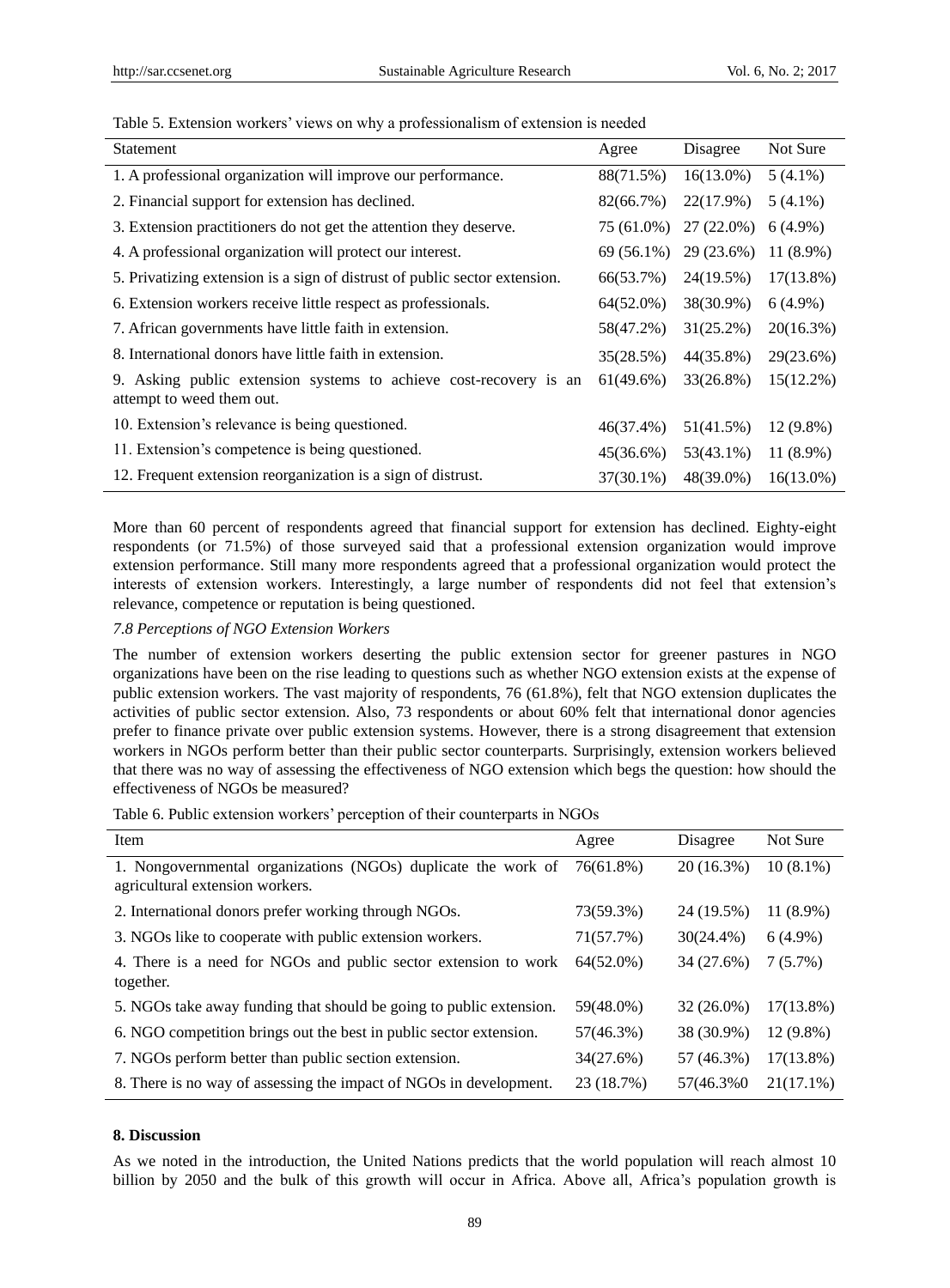occurring among those least able to feed themselves—subsistence farm families who account for more than 70 percent of the African population. These are farmers who are supposed to feed their nations yet are unable to feed themselves. Africa's youth are also facing unique pressures due to the lack of employment opportunities. The majority of youth are located in rural areas where agriculture has the potential to provide employment opportunities. However, many migrate to urban areas as they find the subsistence farming their parents and grandparents endure to be too drudging. Contrary to popular opinion, Africa's youth are interested in farming as an occupation; however, what they seek is a modern, technology-based agriculture, for which their governments must assist them.

Additionally, growing population pressure is leading to the further dwindling of farm sizes to tiny units. Nevertheless, research shows that subsistence farmers are producing at a third of their capacity meaning that through intensive cultivation, using high value crops, they can double or even triple productivity and incomes. In essence, the goal is to turn subsistence farmers into small-scale, commercial entrepreneurs.

Agricultural extension, especially public sector extension, is crucial to transforming subsistence agriculture in Africa. However, as we have noted in this study, extension workers face many challenges, many of which African governments are unable to identify and address. In particular, extension workers have to envision their role, establish and protect their reputation and find ways to ensure self-satisfaction. In a nutshell, extension workers are required to facilitate integrated rural development programs and the sooner they understand this task the better they will be to take their place in development programming. In particular, development programs have grown in sophistication—from piecemeal to integrated or national poverty reduction programs. Extension workers must have the training to cope with the growing complexity of rural development programming.

Therefore, we propose a need for a professional association, which is best qualified to investigate extension training needs across the continent and to provide training that will increase the knowledge and competencies extension workers need. A professional association is also linked to honesty and integrity and can help improve the negative image of extension in many countries. Furthermore, it is not uncommon for extension workers to use public time for private gain. A professional association will ensure that extension workers are duly committed and accountable to farmers. Respondents agreed that a professionalism of extension would enhance their performance and even allow them to find ways to make extension financially self-sustaining. In the last few years, a small group of African extension scholars have formed an association called *ExtensionAfrica,* which can serve as the new professional extension organization. Our study has found that many extension agents at the grassroots would join such an organization if the membership fee is reasonable. They also agreed that *ExtensionAfrica* magazine, published 3-4 times a year, can be an effective tool for sharing knowledge among members across the continent on best practices. Such a magazine an also be financially self-sustaining through advertising.

#### **9. Conclusion and Recommendations**

*The Economist* magazine (2014) has noted that Africa is the fastest growing continent in the world due to its high fertility rate (the number of children a woman can have in her child bearing years). The fertility rate for Africa is an average of 4.7 children/women compared to 2.0 in the U.S. and 1.7 in South East Asia. Ironically, this population growth is occurring in the rural areas and among subsistence farmers who do not produce enough to feed themselves, much less, their respective nations. Therefore, population growth is outstripping food production in Africa resulting in huge food imports, which rose from US\$14 billion in the 1980s to more than US\$22 billion by 2007 (Rakpotoarisoa, Lafrate & Paschali, 2012).

It is gratifying that African governments are increasingly committing more and more resources to agriculture, especially the subsistence sector, such as under the CAADP. However, there is no question that the challenge to agricultural transformation rests with extension, which is central to smallholder farmers' development. Our study found that forming a professional association for extension in Africa is key to improving extension effectiveness. Extension workers felt that a professional organization would provide more than just financial benefits for extension workers such as recognition among their members and the opportunity to learn from peers. More than 70 percent of respondents acknowledged that extension is the engine of agricultural and national development and that there is need to give extension the professionalism it deserves. Our conviction is that the African Forum for Agricultural Advisory Services (AFAAS), which is mandated by African governments to improve their extension services, can benefit from a partnership with *ExtensionAfrica.*

A professionalism of extension in Africa has the promise and potential to improve extension effectiveness and should be explored. Also, it will inject a scientific approach to extension rather than the current haphazard approach where each country pursues its own conviction of what extension should be or do. Several countries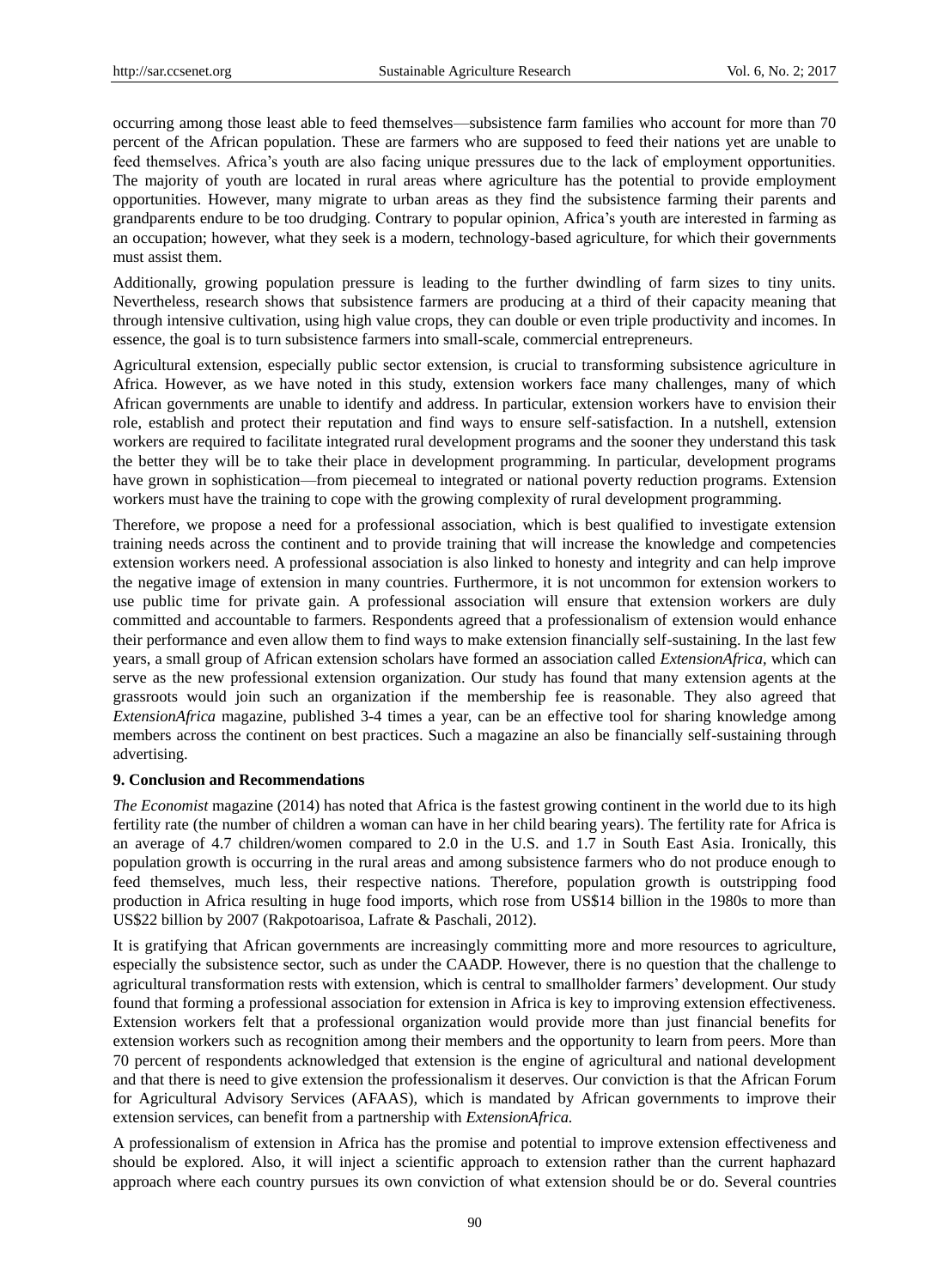have begun forming their own extension policies but the question is whether varying extension policies can really lead to transforming extension? Clearly, our sample was too small to draw major conclusions and make key recommendations. Instead we urge the replication of the study to see if the need for a continent-wide professional association for extension holds true. Meanwhile we are convinced that *ExtensionAfrica* has a major role to play in strengthening extension in Africa.

#### **Acknowledgments**

This research was made possible through a grant from the U.S. Department of State to implement a project on "Increasing Capacity for Undergraduate Study Abroad in Ethiopia." However, the authors take responsibility for any issues and/or errors potentially arising from the study. The authors are also grateful to Dr. Fassil Kebede, Professor of Soil Science and Dean, Faculty of Agriculture, University of Gondar, Ethiopia who made transportation and other resources available for the data collection.

## **References**

- Amoako-Tuffour, J., & Armah, B. (Eds.). (2008). *Poverty reduction strategies in action: Perspectives and lessons from Ghana.* Lanham, MD: Lexington Books.
- Beegle, K., Christiaensen, L., Dabalen, A., Gaddis, I. (2016). Poverty in a Rising Africa (Report). Retrieved from https://doi.org/10.1596/978-1-4648-0723-7
- Belay, K., & Abebaw, D. (2004). Challenges facing agricultural extension agents: A case study from South-Western Ethiopia. *African Development Review, 16*(1), 139-168. https://doi.org/10.1111/j.1467-8268.2004.00087.x
- Broderick, M. (2016). *The Art of Managing Professional Services: Insights from Leaders of the World's Top Firms*. Upper Saddle River, NJ: Pearson Prentice Hall.
- Chapman, H. H. (1990). The profession of forestry and professional ethics. *Journal of Forestry*, *90*(4), 14-17, 34.
- Davidson, A. P., & Ahmad, M. (2003). *Privatization and the crisis of agricultural extension: The case of Pakistan*. Burlington, VT: Ashgate Publishing Company.
- From Limpopo, South Africa. *Journal of Agricultural Science, 6*(11), 1-7. https://doi.org/10.5539/jas.v6n11p1
- Future Agricultures. (2010). The limits of decentralised governance: the case of agriculture in Malawi (Policy brief 033). Retrieved from

http://www.future-agricultures.org/policy-engagement/policy-briefs/814-the-limits-of-decentralised-governa nce-the-case-of-agriculture-in-malawi/file.

- Gholami, R., Higón, D. A., Hanafizadeh, P., & Emrouznejad, A. (2010). Is ICT the key to development? *Journal of Global Information Management, 18*(1), 66-83. https://doi.org/10.4018/jgim.2010091104
- Inagaki, N. (2007). *Communicating the impact of communication for development: recent trends in empirical research.* Washington, D.C.: The World Bank. https://doi.org/10.1596/978-0-8213-7167-1
- Lindblad, M. (n.d.). *Five Keys to Professionalism in the Workplace*. Retrieved from http://oureverydaylife.com/five-keys-professionalism-workplace-28133.html.
- Lwoga, E. T., & Ngulube, P. (2008). Managing indigenous and exogenous knowledge through information and communication technologies for agricultural development and achievement of the UN Millennium Development Goals in Tanzainia. In B. Njobvu & S. Koopman (Eds.), *Libraries and information services towards the attainment of the UN Millennium Development Goals* (pp.73-88). Berlin: Walter de Gruyter.
- Mittal, S., Gandhi, S., & Tripathi, G. (2010). Socio-Economic Impact of Mobile Phones on Indian Agriculture (Working paper No. 246). Retrieved from http://test.icrier.org/pdf/WorkingPaper246.pdf.
- Norton, A. (2010). *10 things that define a true professional*. Retrieved from http://www.techrepublic.com/blog/10-things/10-things-that-define-a-true-professional/.
- Oyaro, K. (2010). Africa: Agricultural Extension work both important and undervalued. Retrieved from http://ipsnews.net/print.asp?idnews=42143.
- Qamar, M. K. (2005). Modernizing national agricultural extension systems: A practical guide for policy-makers of developing countries (Report). Retrieved from ftp://ftp.fao.org/docrep/fao/008/a0219e/a0219e00.pdf.
- Rakotoarisoa, M. A., Lafrate, M., & Paschali, M. (2012). Why Has Africa Become a Net Food Importer? Explaining Africa Agricultural and Food Trade Deficits (Report). Retrieved from http://www.fao.org/docrep/015/i2497e/i2497e00.pdf.